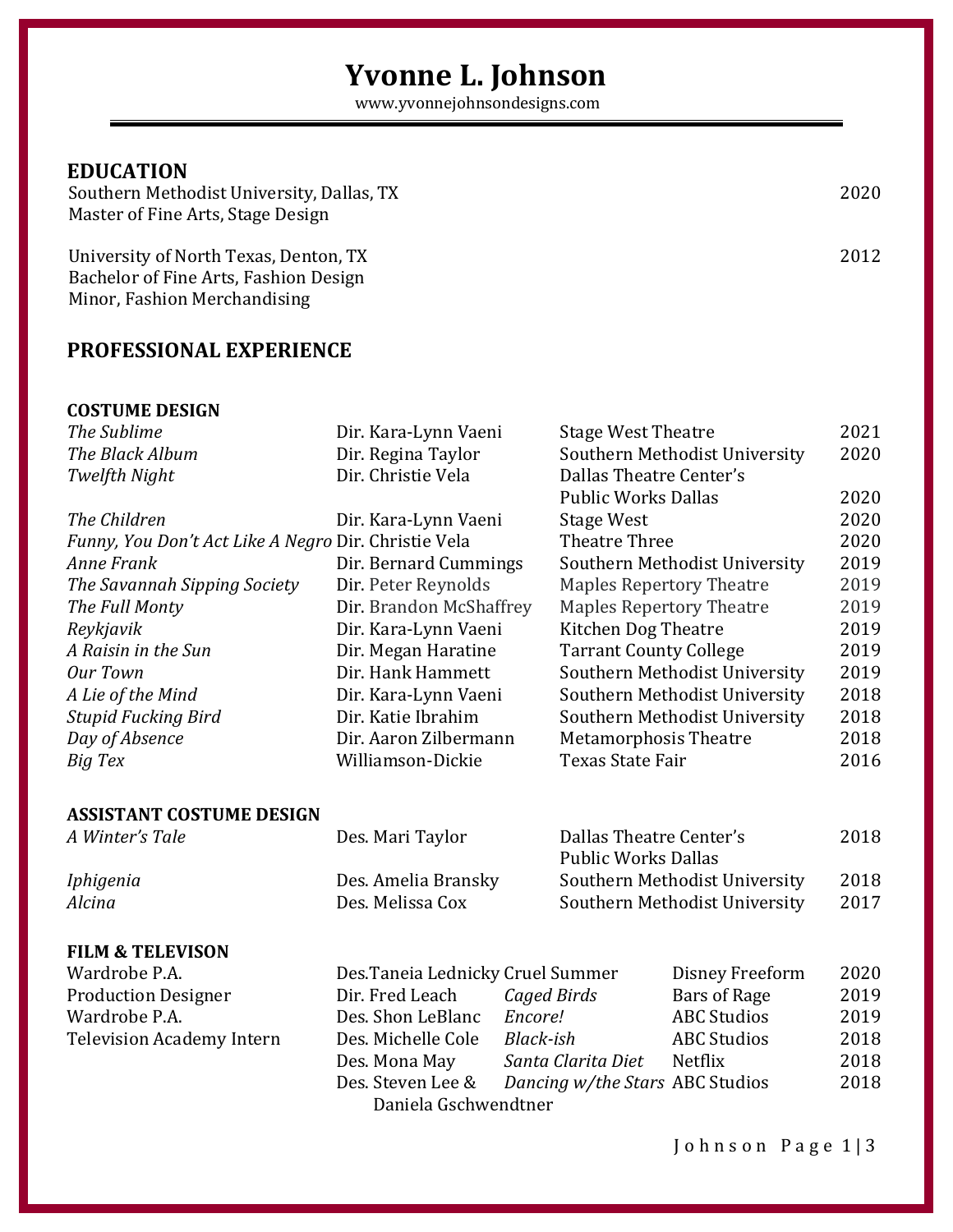|                                    | Des. Cate Adair                       | Castle | The Man in the High Amazon    |                               | 2018      |
|------------------------------------|---------------------------------------|--------|-------------------------------|-------------------------------|-----------|
|                                    | Des. J.R. Harbaker                    |        | Strange Angel                 | <b>CBS</b> Studios            | 2018      |
| <b>FASHION DESIGN</b>              |                                       |        |                               |                               |           |
| Accessories In the Nude            | Esé Azenabor Fashion<br>Gallery       |        | Dallas, TX                    |                               | 2017      |
| Project Goodwill                   | Omni Ft. Worth Hotel                  |        | Ft. Worth, TX                 |                               | 2017      |
| <b>Fashion Cited</b>               | Frontiers of Flight Museum Dallas, TX |        |                               |                               | 2017      |
| <b>Fashion Group International</b> | Dallas Market Center                  |        | Dallas, TX                    |                               | 2012      |
| <b>APPAREL EXPERIENCE</b>          |                                       |        |                               |                               |           |
| Williamson-Dickie                  | Design Coordinator                    |        | Ft. Worth, TX                 |                               | 2014-2017 |
| <b>Binzario Couture</b>            | Freelance Illustrator                 |        | Dallas, TX                    |                               | 2014-2016 |
| Haggar                             | Merchandise Assistant                 |        | Dallas, TX                    |                               | 2013-2014 |
| Ashard-Richley                     | Design Assistant                      |        | Dallas, TX                    |                               | 2012-2013 |
| <b>Watters &amp; Watters</b>       | Design/Marketing Intern               |        | Addison, TX                   |                               | 2010-2018 |
| <b>SCENIC DESIGN</b>               |                                       |        |                               |                               |           |
| Cosí Fan Tutti                     | Dir. Hank Hammett                     |        |                               | Southern Methodist University | 2020      |
| We Are Proud to Present            | Dir. Brandi McCleain                  |        |                               | Southern Methodist University | 2019      |
| As You Like It                     | Dir. Michael Connolly                 |        |                               | Southern Methodist University | 2019      |
| <b>PLAYWRIGHT</b>                  |                                       |        |                               |                               |           |
| <b>Overbooked</b>                  | Dir. Kwame Lily                       |        | <b>Prism Movement Theatre</b> |                               | 2021      |
| <b>TEACHING EXPERIENCE</b>         |                                       |        |                               |                               |           |
| Guest Lecturer                     | B.F.A. Design Workshop                |        | <b>Rutgers University</b>     |                               | 2021      |
| <b>Guest Artist</b>                | Design Workshop                       |        | Afro-Urban Society            |                               | 2020      |
| <b>Teaching Artist</b>             | <b>Special Effects Makeup</b>         |        | <b>Big Thought</b>            |                               | 2013      |
|                                    |                                       |        |                               |                               |           |
| <b>MILITARY EXPERIENCE</b>         |                                       |        |                               |                               |           |
| <b>United States Marine Corps</b>  | Corporal                              |        | Dallas, TX                    |                               | 2001-2006 |

## **AWARDS AND DISTINCTIONS**

| <b>Black Theatre Network's Judy Dearing Costume Design Award</b>                                                                                                              | 2019 |  |  |  |
|-------------------------------------------------------------------------------------------------------------------------------------------------------------------------------|------|--|--|--|
| The Judy Dearing student competition is presented in memory of distinguished costume<br>designer Judy Dearing & to encourage design students of African descent.              |      |  |  |  |
| Taubman Scholarship for Excellence in Graduate Stage Design                                                                                                                   | 2019 |  |  |  |
| This award is given to an outstanding second- or third-year design graduate student for                                                                                       |      |  |  |  |
| scholarship, classroom leadership, academic achievement, self-development, progress as a<br>designer in major studio and classroom performances, and production contribution. |      |  |  |  |

### **Television Academy Costume Design Internship** 2018

[Internship Program](https://www.emmys.com/foundation/programs/internship) annually provides nearly 50 students from across the nation with hands-on work experience, mentorships, and opportunities for accelerated career development in more

Johnson Page 2 | 3